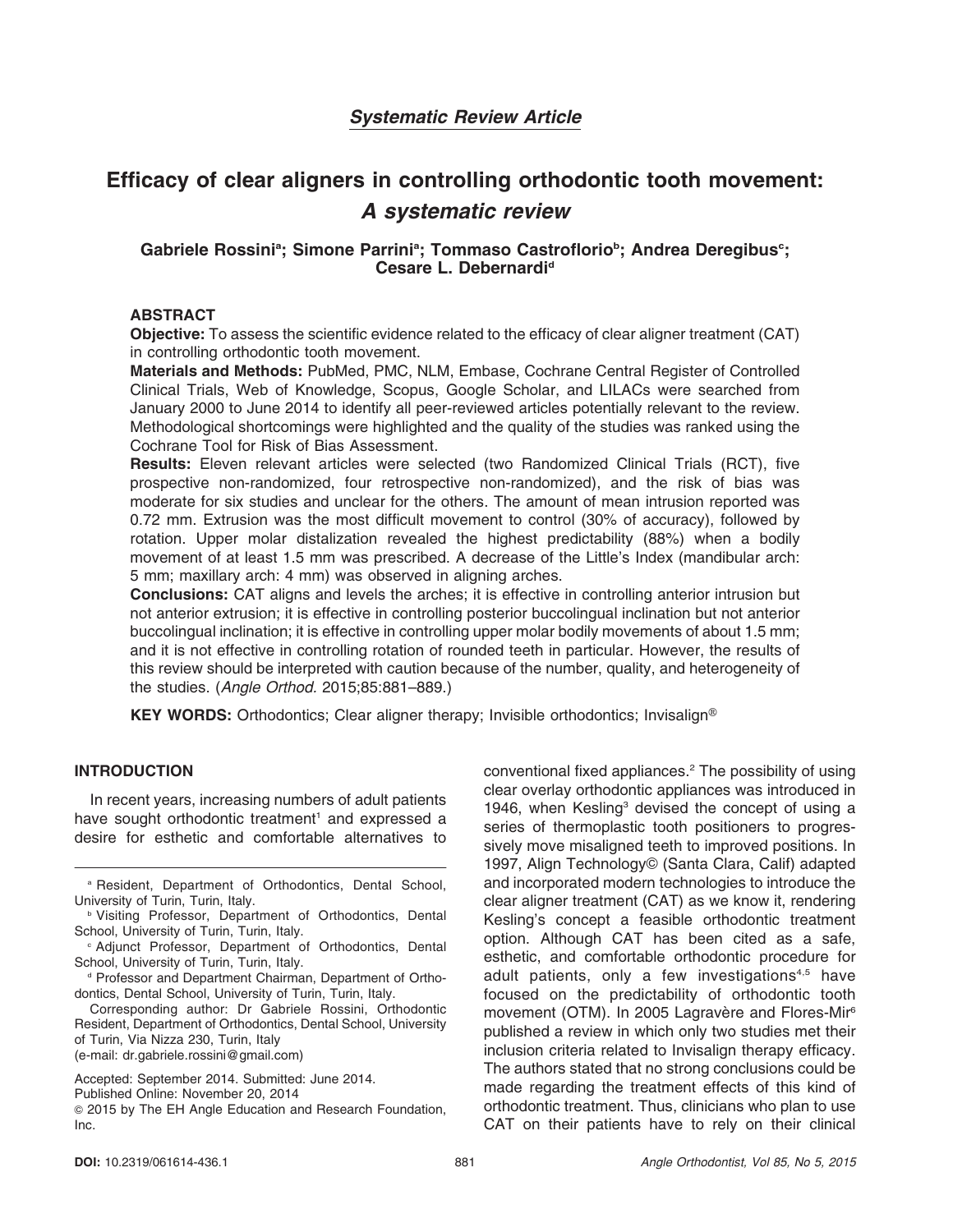| Database                                                | Search Strategy                                                                                                                  |  |  |
|---------------------------------------------------------|----------------------------------------------------------------------------------------------------------------------------------|--|--|
| PubMed, PMC, Scopus, Web of Knowledge, Embase, NLM      | (Orthodont* OR Clear) aligner* OR Invisalign) and (effect* OR effic* OR<br>outcom <sup>*</sup> OR advant <sup>*</sup> )          |  |  |
| <b>LILAC<sub>S</sub></b>                                | ((Orthodont\$ OR Clear) aligner\$ OR Invisalign) and (effect\$ OR effic\$ OR<br>outcom\$ OR advent\$)                            |  |  |
| Cochrane Central Register of Controlled Clinical Trials | (Orthodontic aligner* or clear aligner* or Invisalign) and (effect* or effic* or<br>outcom <sup>*</sup> or advant <sup>*</sup> ) |  |  |

Table 1. Search Strategy

experience, the opinions of experts, and limited published evidence.<sup>6</sup>

The present systematic review was undertaken to update the knowledge of the available evidence about CAT and to answer the following clinical research question: ''Is CAT effective in controlling the orthodontic movement in non-growing subjects?''

#### MATERIALS AND METHODS

On June 15, 2014, a systematic search in the medical literature produced between January 2000 and June 2014 was performed to identify all peerreviewed articles potentially relevant to the review's question. In order to retrieve lists of potential articles to be included in the review, the search strategy illustrated in Table 1 was used in the following databases:

- N PubMed
- PubMed Central
- National Library of Medicine's Medline
- Embase
- Cochrane Central Register of Controlled Clinical **Trials**
- Web of Knowledge
- Scopus
- Google Scholar
- LILACs

A manual search was thoroughly performed to identify additional articles in the medical library of Turin University, in the authors' personal libraries, and in the references of selected articles. International

Table 2. Study Selection Criteria

patents, abstracts, and presentations from international orthodontic meetings were also evaluated. Title and abstract screening was performed to select articles for full text retrieval.

The inclusion and exclusion criteria for admittance in the systematic review are reported in Table 2.

The reference lists of these articles were perused, and references related to the articles were followed up. Duplicate articles were removed, and the studies were selected for inclusion independently by two of the authors. Disagreements were resolved through discussion between all of the authors.

The 'PICOS' approach was used independently and in duplicate by two review authors to extract data from the selected articles. PICOS stands for ''population (participants), intervention (or exposure for observational studies), comparator, outcomes and study design'' (Table 3).

The outcome for this study was the efficacy of CAT in performing intrusion, extrusion, rotation, tipping, and alignment movements. According to the Centre for Reviews and Dissemination, University of York (CRD)7 and to the Preferred Reporting Items for Systematic Reviews and Meta-Analyses (PRISMA)<sup>8</sup> statements, evaluation of methodological quality gives an indication of the strength of evidence provided by the study because flaws in the design or in the conduction of a study can result in biases. A grading system described by the Swedish Council on Technology Assessment in Health Care (SBU) and the CRD was used to rate the methodological quality of the articles and to assess the level of evidence for the conclusions of this review (Tables  $4-6$ ).<sup>7,9</sup>

| <b>Inclusion Criteria</b>                                                                                                        | <b>Exclusion Criteria</b>                                                    |
|----------------------------------------------------------------------------------------------------------------------------------|------------------------------------------------------------------------------|
| Prospective and retrospective original studies on human subjects<br>with permanent dentition (minimum chronological age of 15 y) | Studies on patients with genetic syndrome and severe facial<br>malformations |
| Studies on orthodontic treatment with clear aligners                                                                             | Studies with surgical orthodontic techniques                                 |
| Studies that included clear descriptions of the materials and<br>applied technique                                               | Case reports                                                                 |
| Studies with adequate statistical analysis                                                                                       | <b>Reviews</b>                                                               |
|                                                                                                                                  | Abstracts                                                                    |
|                                                                                                                                  | Author debates                                                               |
|                                                                                                                                  | Summary articles                                                             |
|                                                                                                                                  | Studies with fewer than 10 patients                                          |
|                                                                                                                                  | Studies on animals                                                           |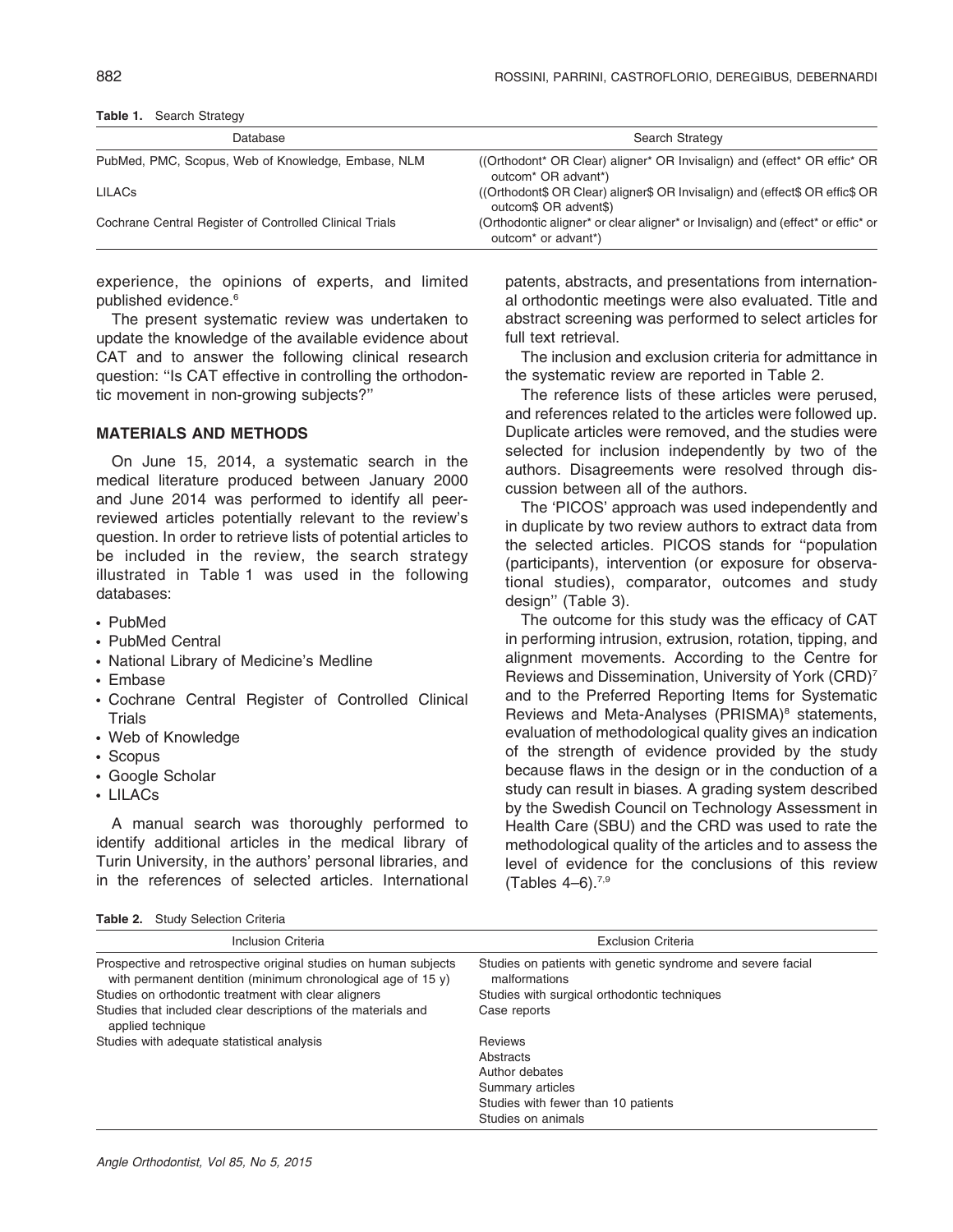| Author, Year                         | <b>Study Design</b> | Population                                                                                                                                                         | Intervention                                                                                                                        | Comparison                                                                                                                            | Outcomes<br>(Statistically Significant)                                                                                                                                                                                                                                                                                                                                                                                                                                              |
|--------------------------------------|---------------------|--------------------------------------------------------------------------------------------------------------------------------------------------------------------|-------------------------------------------------------------------------------------------------------------------------------------|---------------------------------------------------------------------------------------------------------------------------------------|--------------------------------------------------------------------------------------------------------------------------------------------------------------------------------------------------------------------------------------------------------------------------------------------------------------------------------------------------------------------------------------------------------------------------------------------------------------------------------------|
| Clements et                          | Prospective RCT     | 51 pts;                                                                                                                                                            | Description of aligner                                                                                                              | Pretreatment models,                                                                                                                  | $PBI = 0.02 (P = .0475)$                                                                                                                                                                                                                                                                                                                                                                                                                                                             |
| al., 2003 <sup>17</sup>              |                     | DI between 10 and 20                                                                                                                                               | stiffness evaluated                                                                                                                 | different materials and<br>protocols                                                                                                  |                                                                                                                                                                                                                                                                                                                                                                                                                                                                                      |
| Djeu et al.,<br>200510               | Retrospective study | 96 pts;<br>treatment duration:<br>1.7 y fixed appliance<br>1.4 y Invisalign                                                                                        | OGS score of Invisalign OGS score of conven-<br>appliance treatment<br>outcomes                                                     | tional fixed appliance<br>treatment outcomes                                                                                          | OGS score:<br>mean overall score $=$<br>13.14 (braces)<br>$OVJ = 2.65$<br>Buccolingual inclination<br>$= 1.38$<br>Occlusal contacts $= 4.81$<br>Occlusal relations $= 2.21$<br>Buccal posterior cross-<br>bite/OGS scores<br>correlation = $0.2849$<br>Overjet/OGS scores<br>correlation $= 0.3034$<br>(Invisalign <sup>®</sup> ); $0.2975$<br>(braces)<br>Occlusion/OGS scores<br>correlation = $0.5288$<br>(Invisalign); 0.4497<br>(braces)<br>OGS passing rate $=$<br>13 (braces) |
| Kuncio et al.,<br>200714             | Prospective study   | 22 pts (20 F, 2 M)                                                                                                                                                 | Postretention OGS<br>score after Invisalign<br>treatment                                                                            | <b>Postretention OGS</b><br>score after fixed ap-<br>pliance treatment                                                                | Total alignment<br>Mdb anterior alignment                                                                                                                                                                                                                                                                                                                                                                                                                                            |
| Baldwin et al.,<br>200818            | Prospective RCT     | 24 pts (18 F, 6 M)                                                                                                                                                 | Measurement of tooth<br>tipping adjacent to<br>premolar extraction<br>spaces                                                        | Movement of teeth adja-<br>cent to premolar ex-<br>traction sites during<br>space closure with<br>fixed appliances                    | Tooth tipping<br>Interdental angle $= 17.3$                                                                                                                                                                                                                                                                                                                                                                                                                                          |
| Kravitz et al.,<br>200813            | Prospective study   | 31 pts (18 F, 13 M);<br>treatment duration:<br>7 mo                                                                                                                | Quantitative measure-<br>ments for the predict-<br>ed and achieved ca-<br>nine rotation                                             | Movement predictions<br>made by ClinCheck <sup>®</sup>                                                                                | No statistically significant<br>outcomes                                                                                                                                                                                                                                                                                                                                                                                                                                             |
| Kravitz et al.,<br>2009 <sup>4</sup> | Prospective study   | 37 pts (23 F, 13 M);<br>mean age: 31 y;<br>treatment duration:<br>10 aligner mx<br>12 aligner mdb                                                                  | Quantitative measure-<br>ments for the predict-<br>ed and achieved<br>movements in the<br>anterior region                           | Movement predictions<br>made by ClinCheck <sup>®</sup>                                                                                | Canine rotation accuracy $=$<br>32.2% (Mx); 29.1%<br>(Mdb)                                                                                                                                                                                                                                                                                                                                                                                                                           |
| Pavoni et al<br>2011 <sup>15</sup>   | Prospective study   | 60 pts:<br>40 self-ligating fixed<br>appliance<br>20 Invisalign;<br>Class I malocclusion,<br>mild crowding in Mdb<br>arch;<br>treatment duration:<br>$18 \pm 2$ mo | Measurements made<br>on the maxillary den-<br>tal casts at the be-<br>ginning and at the<br>completion of Invis-<br>align treatment | Outcomes of self-ligating Invisalign T0/T1 (mm):<br>treatment                                                                         | $SPWF = 0.45$<br>$MWF = 0.5$<br>Self-ligating/Invisalign (mm):<br>$CWCDD = 2.65$<br>$FPWFDD = 3.35$<br>$FPWLDD = 2.30$<br>$SPWFDD = 2.05$<br>$SPWLDD = 1.85$<br>$APDD = 1.35$                                                                                                                                                                                                                                                                                                        |
| Drake et al.,<br>2012 <sup>16</sup>  | Prospective study   | 52 pts:<br>15 1 wk<br>37 2 wk;<br>treatment duration:<br>8 wk                                                                                                      | Examination of influ-<br>ence on tooth move-<br>ment by material and<br>subject-specific fac-<br>tors                               | 37 Subjects who partici-<br>pated in another study<br>(biweekly control<br>group); CBCT images<br>and data from a similar<br>protocol | OTM first week $= 0.22$                                                                                                                                                                                                                                                                                                                                                                                                                                                              |
| Krieger et al.,<br>2012 <sup>5</sup> | Retrospective study | 50 pts (34 F, 16 M);<br>low to moderate<br>Mx and/or Mdb<br>crowding;<br>mean age: $33 \pm 11.19$ y                                                                | Superimposition of ini-<br>tial and final casts of<br>Invisalign treatment                                                          | Treatment starting point OVB [CI, $-1.02$ , $-.39$ ]<br>and predicted move-<br>ment made with Clin-<br>Check <sup>©</sup>             |                                                                                                                                                                                                                                                                                                                                                                                                                                                                                      |

#### Table 3. PICOS Table<sup>a</sup>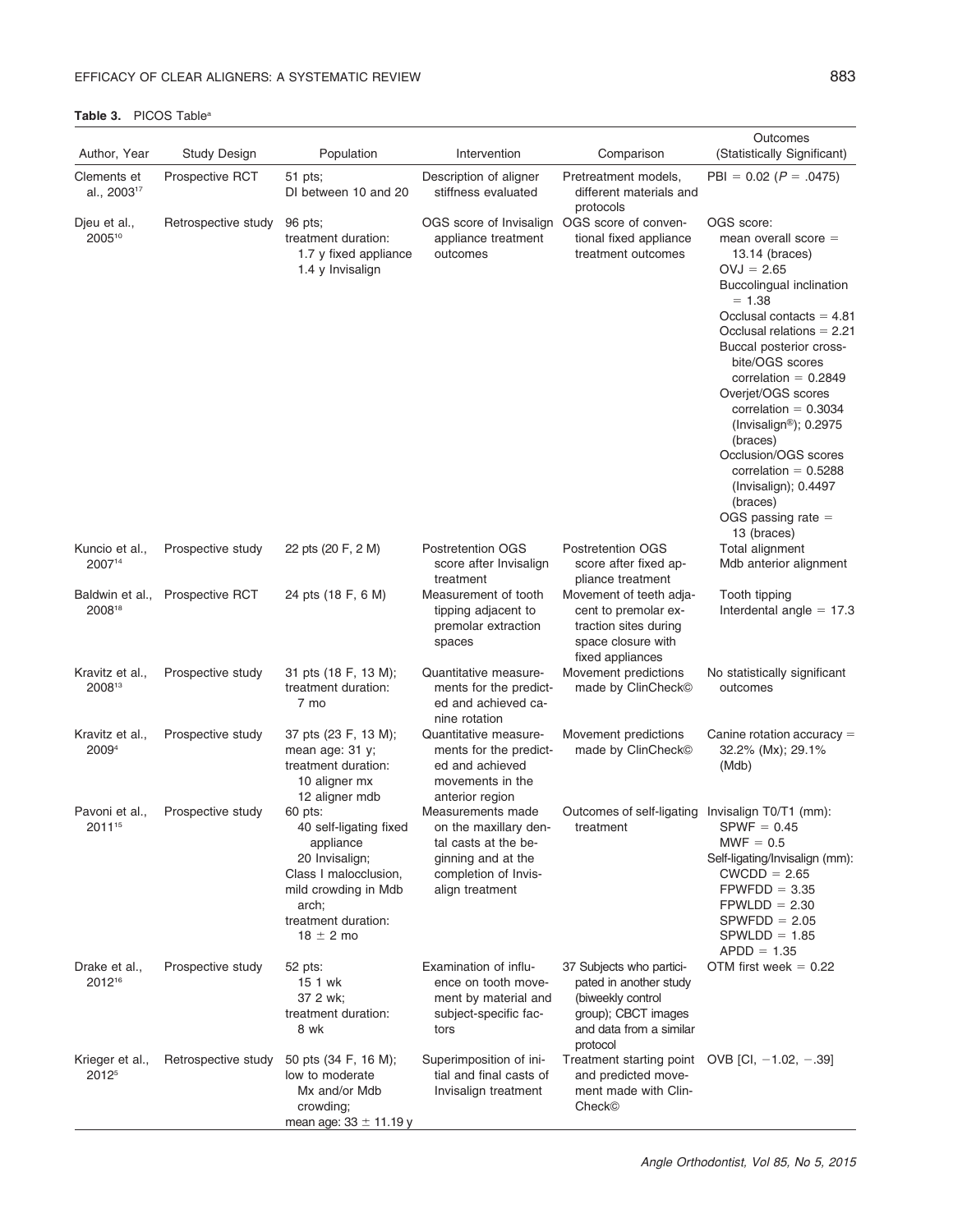Table 3. Continued.

| Author, Year                      | <b>Study Design</b> | Population                                                    | Intervention                                                                          | Comparison                                                                                    | Outcomes<br>(Statistically Significant)                                                                                                                                            |
|-----------------------------------|---------------------|---------------------------------------------------------------|---------------------------------------------------------------------------------------|-----------------------------------------------------------------------------------------------|------------------------------------------------------------------------------------------------------------------------------------------------------------------------------------|
| Kassas et al.,<br>201311          | Retrospective study | 31 pts (20 F, 11 M);<br>treatment duration:<br>$18 \pm 5$ mo  | MGS score of pre- and<br>posttreatment models                                         | Cases served as their<br>own controls                                                         | MGS scores:<br>Alignment $= 9.16$<br>Buccolingual inclination<br>$= 0.74$<br>Total MGS score $= 9.16$                                                                              |
| Simon et al<br>2014 <sup>12</sup> | Retrospective study | 30 pts:<br>11 M; 19 F;<br>age: 13-72 y;<br>mean age: $32.9$ y | Superimposition of ini-<br>tial and final digital<br>casts of Invisalign<br>treatment | Treatment starting point<br>and predicted move-<br>ment made with Clin-<br>Check <sup>®</sup> | T2/Clin T2 ( $P < .05$ ):<br>Premolar derotation with<br>attachments<br>Premolar derotation<br>without attachments<br>Incisor torque with<br>attachments<br>Incisor torque with PR |

a PICOS indicates "population (participants), intervention (or exposure for observational studies), comparator, outcomes and study design"; pts, patients; DI, discrepancy index; PBI, papillary bleeding index; OGS, objective grading system; OVJ, overjet; SPWF, second premolar width (fossa); MWF, molar width (fossa); CWCDD, intercanine width (cuspal) mean difference; FPWFDD, first interpremolar width (fossa) mean difference; FPWLDD, first interpremolar width (lingual) mean difference; SPWFDD, second interpremolar width (fossa) mean difference; SPWLDD, second interpremolar width (lingual) mean difference; APDD, arch perimeter mean difference; OTM, overall tooth movement; OVB, overbite; MGS, model grading system; T2, clinically achieved tooth movement; CBCT, cone beam computed tomography; CLIN T2, tooth movement predicted by ClinCheck; and PR, power ridge.

#### **RESULTS**

Eleven relevant publications were identified: four studies<sup>5,10-12</sup> were retrospective non-randomized, five studies<sup>4,13-16</sup> were prospective non-randomized, and two studies $17,18$  were prospective randomized. The article selection process is illustrated in the PRISMA Flow Diagram (Figure 1).

Sample size in individual studies ranged from 22 to 96, with a total of 480 patients. Age at the start of aligner's treatment in the evaluated samples ranged from 13 to 72 years. The devices applied in the studies were Invisalign aligners.

Table 4. Swedish Council on Technology Assessment in Health Care (SBU) Criteria for Grading Assessed Studies

| Grade A—high value of evidence<br>All criteria should be met:<br>Randomized clinical study or a prospective study with a well-<br>defined control group<br>Defined diagnosis and endpoints<br>Diagnostic reliability tests and reproducibility tests described<br>Blinded outcome assessment |
|----------------------------------------------------------------------------------------------------------------------------------------------------------------------------------------------------------------------------------------------------------------------------------------------|
| Grade B-moderate value of evidence                                                                                                                                                                                                                                                           |
| All criteria should be met:                                                                                                                                                                                                                                                                  |
| Cohort study or retrospective case series with defined control                                                                                                                                                                                                                               |
| or reference group                                                                                                                                                                                                                                                                           |
| Defined diagnosis and endpoints                                                                                                                                                                                                                                                              |
| Diagnostic reliability tests and reproducibility tests described                                                                                                                                                                                                                             |
| Grade C-low value of evidence                                                                                                                                                                                                                                                                |
| One or more of the conditions below:                                                                                                                                                                                                                                                         |
| Large attrition                                                                                                                                                                                                                                                                              |
| Unclear diagnosis and endpoints                                                                                                                                                                                                                                                              |
| Poorly defined patient material                                                                                                                                                                                                                                                              |

#### Quality Analysis

According to the SBU tool (Tables 4–6), among the selected sample, the methodological quality was moderate for six studies<sup>10,14–18</sup> and limited for the others.4,5,11–13 Thus, conclusions with a limited level of evidence could be drawn from the review process. The most recurrent sources of bias were related to the study design, the sample size, and the lack of control group. Furthermore, other sources of bias were inadequate sequence generation (four studies), lack of allocation concealment (three studies), and lack of a proper blinding procedure (four studies).

#### Effects of Interventions

Intrusion. The superimposition of the virtual model of the predicted tooth position over the virtual model of the achieved tooth position was performed for 189 intruded teeth.4 The highest accuracy of intrusion was achieved by the maxillary (45%) and mandibular (47%) central incisors. The lowest accuracy of intrusion was achieved by the maxillary lateral incisors (33%). The average amount of true intrusion attempted was 0.72 mm.

Extrusion. Extrusion was the least accurate tooth movement achieved with CAT (30% of predictability).4 The maxillary (18%) and the mandibular (25%) central incisors had the lowest accuracy. The average amount of extrusion attempted was 0.56 mm. Two retrospective studies<sup>5,11</sup> outlined that movements on the vertical plane resulted in larger deviations  $(-0.71$  mm; standard deviation [SD] 0.87; confidence interval [CI]  $[-0.54, -0.15]$ .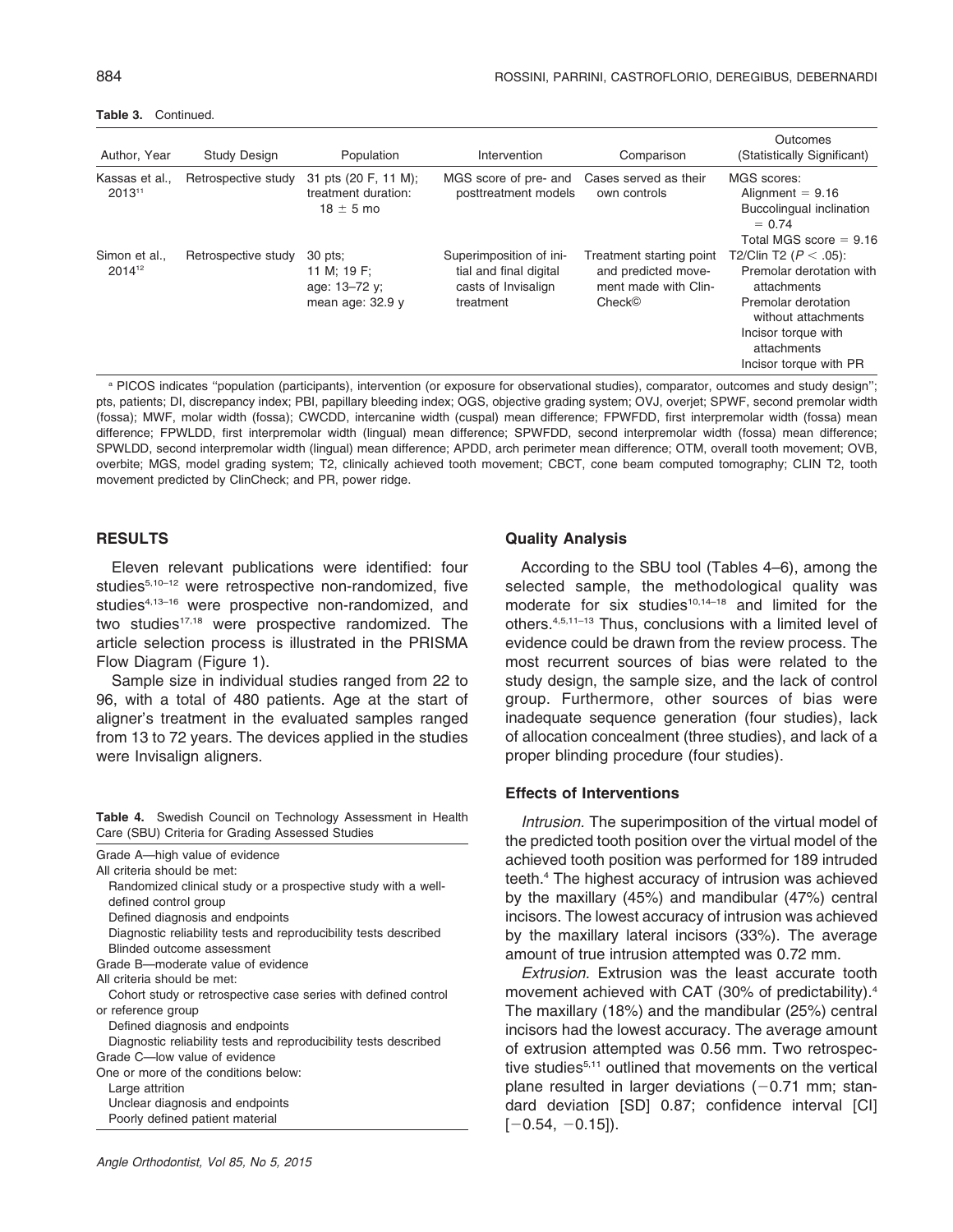| Level | Evidence     | Definition                                                       |
|-------|--------------|------------------------------------------------------------------|
|       | Strong       | At least two studies assessed with level "A"                     |
|       | Moderate     | One study with level "A" and at least two studies with level "B" |
|       | Limited      | At least two studies with level "B"                              |
|       | Inconclusive | Fewer than two studies with level "B"                            |

Table 5. Definitions of Evidence Level

A Randomized Clinical Trial<sup>17</sup> conducted on a sample of 51 patients investigating the effects of time and material stiffness on the efficacy of CAT orthodontic movement revealed that aligners were successful in controlling vertical buccal occlusion (Peer Assessment Rating [PAR] score  $= 0$ ).

A retrospective study<sup>10</sup> comparing two groups of 48 patients (CAT and braces treatment groups) revealed a similar average Orthodontics Objective Grading System (OGS) score for the alignment of marginal ridges in CAT  $(-4.9)$  and braces  $(-4.5)$  patients.

Rotation. A prospective study<sup>13</sup> conducted on 53 canines of 31 subjects assessed a mean accuracy for canine rotation of 36%. Canines that received interproximal reduction (IPR) reported the highest mean rotational accuracy and lowest standard deviation  $(43\%; SD = 22.6\%).$ 

In Kravitz et al.<sup>4</sup> the accuracy of rotation for maxillary canines was 32%, lower than that of the maxillary central incisors (55%) and mandibular lateral incisors (52%). The least accuracy was detected for the mandibular canine (29%). For rotations greater than  $15^\circ$  the accuracy of maxillary canine movement was significantly reduced (19%; SD = 14.1%;  $P < .05$ ). Similar results were achieved by Simon et al., $12$  who demonstrated that staging (amount of rotation/aligner) also had a considerable impact on the treatment efficacy: for premolar rotations with a staging of  $\langle 1.5^\circ/$ aligner, the total efficacy was  $41.8\%$  (SD = 0.3%), whereas with a staging of  $>1.5^{\circ}/\text{align}$  the accuracy decreased to 23% (SD =  $0.2%$ ).

Mesiodistal tipping. Baldwin et al.<sup>18</sup> showed a mean change in radiographic and dental cast interdental angle of about 17° after CAT ( $P < .0001$ ). In their 2009

| Table 6. | Grading of Selected Studies |  |  |
|----------|-----------------------------|--|--|
|----------|-----------------------------|--|--|

| Author, Year                        | Grade |
|-------------------------------------|-------|
| Clements et al., 2003 <sup>17</sup> | в     |
| Djeu et al., 2005 <sup>10</sup>     | в     |
| Kuncio et al., 2007 <sup>14</sup>   | в     |
| Baldwin et al., 2008 <sup>18</sup>  | в     |
| Kravitz et al., 2008 <sup>13</sup>  | C     |
| Kravitz et al., 2009 <sup>4</sup>   |       |
| Pavoni et al., 2011 <sup>15</sup>   | в     |
| Drake et al., 2012 <sup>16</sup>    | в     |
| Krieger et al., 2012 <sup>5</sup>   |       |
| Kassas et al., 2013 <sup>11</sup>   |       |
| Simon et al., 2014 <sup>12</sup>    |       |

study on anterior teeth, Kravitz et al.<sup>4</sup> showed a mean accuracy of 41% for mesiodistal tipping, in which the highest accuracy was achieved by the maxillary (43%) and mandibular (49%) lateral incisors. The maxillary (35%) and mandibular (27%) canines and the maxillary central incisors (39%) had the lowest accuracy.

In 2005 Djeu et al.<sup>10</sup> reported that CAT and fixed appliance treatment achieved similar OGS scores for root angulation at the end of treatment. In 2012, in their prospective study, Drake et al.<sup>16</sup> reported that 4.4 times more OTM occurred during the first week than during the second week of aligner wear, considering all of the 2-week periods. Even if bodily protraction of the target tooth was programmed, it resulted in uncontrolled tipping. Simon et al.<sup>12</sup> revealed a high predictability (88%) of the distalization movement of upper molars (bodily movement) when the movement was supported by attachments.

Buccolingual tipping. Djeu et al.<sup>10</sup> observed better scores for fixed appliances than for CAT in relation to buccolingual tipping (braces:  $-2.8$ ; SD = 2.6; CAT:  $-4.2$ ;  $SD = 2.73$ ;  $P < .05$ ). However, in their 2013 retrospective study, Kassas et al.<sup>11</sup> showed a significant improvement of the American Board of Orthodontics Model Grading System (MGS) score for buccolingual inclination, especially in the posterior region  $(-0.74; P < .05)$ . Kravitz et al.4 showed that lingual crown tip (53%) was significantly more accurate than labial crown tip (38%), particularly for maxillary incisors. Simon et al.<sup>12</sup> showed no substantial differences if the upper central incisor torque was supported by a horizontal ellipsoid attachment (mean accuracy: 51.5%;  $SD = 0.2%$ ) or by an altered aligner geometry (mean accuracy:  $49\%$ ; SD = 0.2%).

Aligning (arch lengthening, lingual constriction, alignment scores). Clements et al.<sup>17</sup> reported an improvement of the PAR score for anterior alignment of 78% of the analyzed sample, while 12% had no change, and only 10% worsened. Kuncio et al.<sup>14</sup> found a statistically significant worsening in OGS score with regard to stability of total alignment after CAT compared to braces treatment after 3 years of retention (-1.6;  $P < .05$ ). Krieger et al.<sup>5</sup> observed a decrease in the Little's Irregularity Index between preand post-treatment casts in maxillary  $(-3.8 \text{ mm})$  and mandibular  $(-5 \text{ mm})$  arches. A significant improvement of the OGS score for alignment  $(-9; -P < .001)$ was reported by Kassas et al.<sup>11</sup>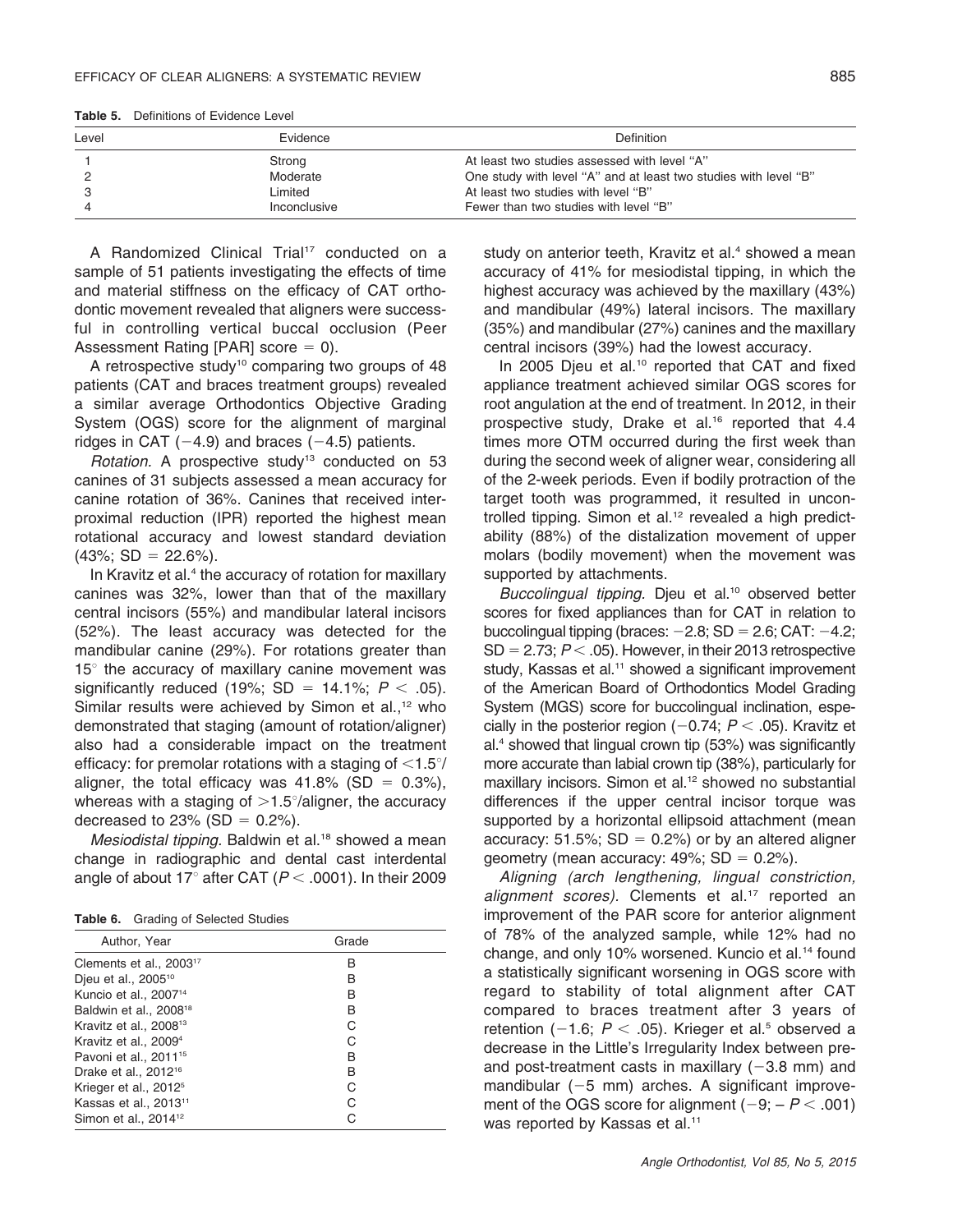

Figure 1. Flow chart according to the PRISMA Statement.

Pavoni et al.<sup>15</sup> analyzed the arch expansion in posttreatment casts of CAT and self-ligating appliance patients. The CAT group showed a significant increase (0.45 mm) in second interpremolar width and in intermolar widths (0.5 mm) at the fossa points, with significant differences with respect to the self-ligating group.

# **DISCUSSION**

The present systematic review showed that the use of aligners is recommended in simple malocclusions. The methodology of the selected investigations was generally poor, with the majority of studies (63%) presenting high risk of bias. Very strong limitations were the absence of proper control groups, the absence of proper blinding procedures, the lack of sample randomization procedures, and the small sample sizes. In two studies<sup>10,14</sup> patients were treated by orthodontists with no experience with CAT, while in other studies<sup>10,11,14</sup> the comparison between CAT and fixed orthodontics was based upon malocclusion scoring scales, such as the PAR index, which presents limitations, mainly related to the generic weighting system.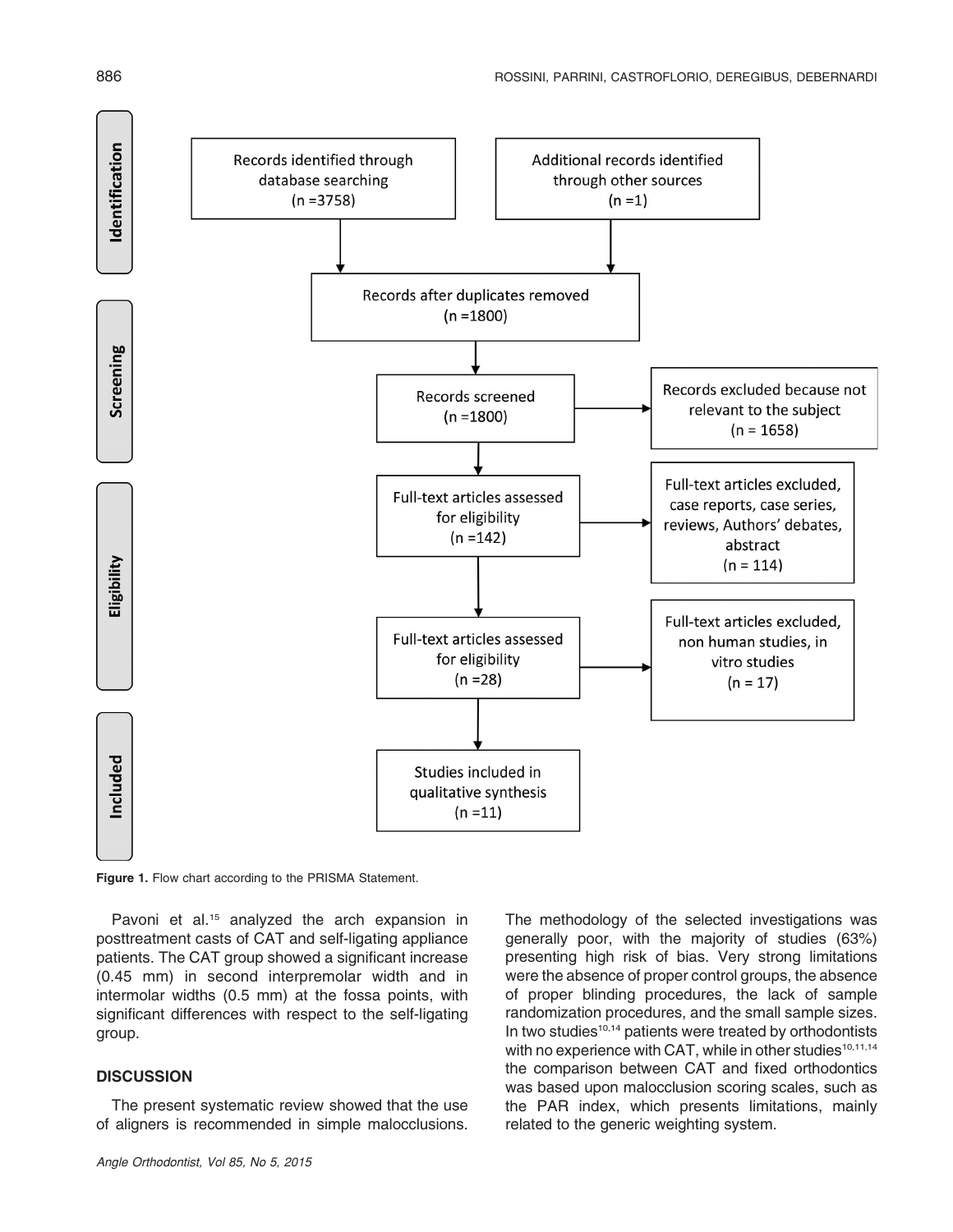This review identified only one study $4$  in which the intrusion of anterior teeth was investigated. For patients with vertical growth tendencies true incisor intrusion is the treatment of choice.<sup>19</sup> The average true intrusion obtained with CAT<sup>4</sup> in non-growing subjects was comparable to the true intrusion obtained in a similar sample of a population with continuous arch technique but lower than the one reported for the segmented arch technique.<sup>20</sup> Thus, CAT could be recommended for the treatment of simple malocclusions with light overbite discrepancies.

Open bite is a challenging malocclusion to treat, with a high incidence of relapse.<sup>21</sup> Extrusion is the least accurate tooth movement to perform with CAT,<sup>4</sup> and it can result in larger deviations compared to other movements.5 This lack of efficiency could be due to the difficulty of the appliance in developing enough force to extrude teeth in a significant way. However, PAR and OGS scores revealed that aligners were as successful as fixed appliances in controlling vertical buccal occlusion, even years after the end of treatment.<sup>10,11,14,17</sup> Thus, on the basis of the existing literature, CAT is not recommended to treat open bite.

Proffit et al.<sup>22</sup> reported that forces required to produce rotation of a tooth around its long axis are similar to those required to produce tipping. This is due to the fact that the force could be distributed over the entire periodontal ligament rather than over a narrow vertical strip. It is thus impossible to apply a pure rotational force without a tipping movement of the tooth in its socket. Prospective studies<sup>4,13</sup> revealed a generally low degree of control and predictability for rotations. Similar data were reported by Nguyen and Chen23: incisors achieved 60% of the predicted rotation, while canines and premolars had the lowest accuracy (39%). Thus, teeth with rounded crowns seem to be more difficult to rotate with CAT. Furthermore, in 2008 Kravitz et al.<sup>13</sup> stated that IPR influenced in a positive way the correction of rotations, while in 2005 Djeu et al.<sup>10</sup> supported the use of attachments to improve the accuracy of this movement. In their retrospective study, Simon et al.,<sup>12</sup> analyzing premolar rotations of  $>10^\circ$ , concluded that the use of attachments and the amount of movement per aligner had a great impact on the treatment predictability; reducing the staging and using attachments increase the predictability of tooth movement.

Even if the evidence emerging for rotation control is not of good quality, it is always recommended to plan overcorrections, especially if rotations exceed  $15^\circ$ , to use attachments, and to reduce staging to less than  $1.5^\circ$  per aligner.

The present review suggests that CAT can produce both uncontrolled and controlled tipping movements. The uncontrolled tipping in closing extraction sites<sup>18</sup> and the scarce results in tipping canines<sup>4</sup> suggest that teeth with larger roots might have greater difficulty achieving mesiodistal movements. However, in another study,10 CAT and fixed appliance treatment achieved similar OGS scores for root angulation at the end of treatment.

It is generally thought that aligners can easily tip crowns but cannot tip roots because of the lack of control of tooth movement. This conclusion is reinforced by Drake et al.,<sup>16</sup> who stated that bodily movement is not achievable with CAT. The analysis of the study underlined a fundamental error in the treatment planning: the prescribed staging in their sample was at least twice the maximum rate per aligner currently prescribed for patient treatment. Thus, it is possible that a greater percentage of the prescription should be achieved if the maximum 2 week activation was decreased to 0.25 mm or less instead of 0.5 mm. Thus, the experimental procedure did not reflect the daily clinical routine. On the contrary, Simon et al.<sup>12</sup> reported a high accuracy  $(88%)$  of the bodily movement of upper molars when a distalization movement of at least 1.5 mm was prescribed. The authors reported the best accuracy when the movement was supported by the presence of an attachment on the tooth surface. Furthermore, they underlined the importance of staging in the treatment predictability. The contrasting results reported in the analyzed literature regarding the CAT tipping control might be due to the difficulties related to the application of a couple of force with this kind of appliances. Altered aligner geometries and attachments seem to be required in order to improve the root control.<sup>12</sup> Thus, well-designed RCTs are needed to clarify the real efficiency of CAT in moving crowns and root along the arch.

The results of one RCT<sup>17</sup> and two retrospective studies<sup>5,11</sup> agree in assessing the efficacy of CAT in aligning and straightening the arches, with better results for mild to moderate crowding when compared to the results obtained with fixed appliances. Attention has to be paid to the level of relapse, which seems to be higher with respect to fixed appliances.<sup>14</sup> It has been suggested that teeth moved with aligners did not undergo the typical stages of movement, $14$  as described by Krishnan and Davidovitch,<sup>24</sup> because of the intermittent forces applied by the aligners. However, light continuous orthodontics forces seem to be perceived as intermittent by the periodontium,<sup>25</sup> and orthodontic intermittent forces are able to produce OTM with less cell damage in the periodontium.<sup>26</sup> Therefore, it is most likely the orthodontist, rather than the technique, that is responsible for such results.

In the considered articles the analyzed attachments were rectangular or ellipsoid attachments. All of the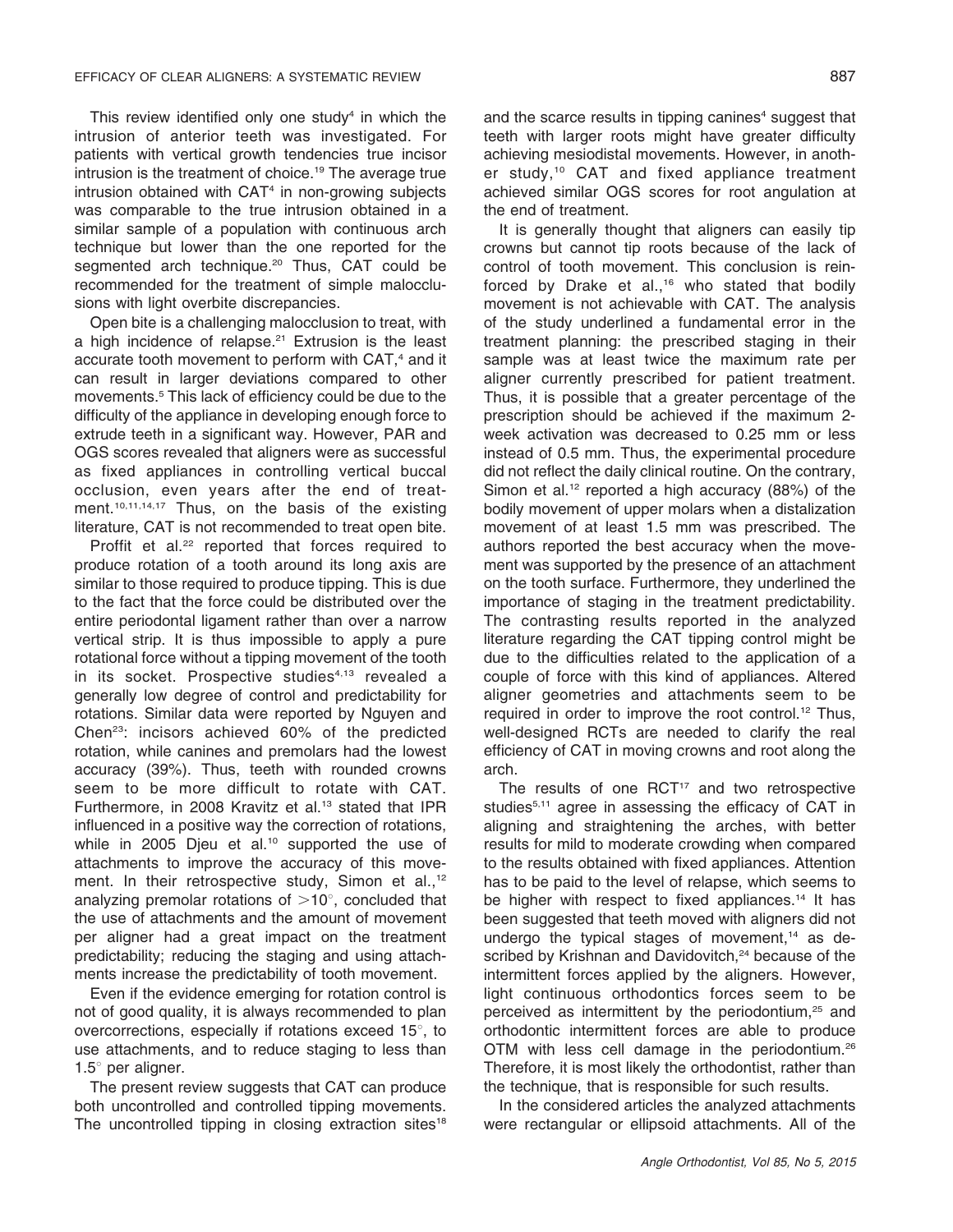attachments improved the quality of the OTM. During the last 5 years a sharper biomechanical approach was introduced by Align Technology to obtain more effective attachment designs, pressure points, or pressure areas and aligner bends. Furthermore, in every study the percentage of OTM obtained with CAT was related to treatments concluded without a finishing or refinement phase.

Considering all the results of this systematic review it is recommended that future researchers in this field should include RCTs with rigorous methodology and proper sample size in order to increase the power of the studies for estimating the effects. Only with this knowledge will it be possible to develop defined CAT treatment protocols for daily clinical practice.

## **CONCLUSIONS**

- Most of the studies presented with methodological problems: small sample size, bias and confounding variables, lack of method error analysis, blinding in measurements, and deficient or missing statistical methods. The quality level of the studies was not sufficient to draw any evidence-based conclusions.
- CAT is an effective procedure that is able to align and level the arches in non-growing subjects.
- The anterior intrusion movement achievable with CAT is comparable to that reported for the straight wire technique.
- CAT is not effective in controlling anterior extrusion movement. Contrasting results have been reported in relation to the posterior vertical control, and a definite conclusion cannot be drawn.
- CAT is not effective in controlling rotations, especially of rounded teeth.
- CAT is effective in controlling upper molar bodily movement when a distalization of 1.5 mm has been prescribed.
- CAT is not based on aligners alone. It requires the use of auxiliaries (attachments, interarch elastics, IPR, altered aligner geometries) to improve the predictability of orthodontic movement.

# **REFERENCES**

- 1. Melsen B. Northcroft Lecture: how has the spectrum of orthodontics changed over the past decades? J Orthod. 2011;38:134–143.
- 2. Rosvall MD, Fields HW, Ziuchkovski J, Rosenstiel SF, Johnston WM. Attractiveness, acceptability, and value of orthodontic appliances. Am J Orthod Dentofacial Orthop. 2009;135:276.e1–276.e12; discussion 276–277.
- 3. Kesling HD. Coordinating the predetermined pattern and tooth positioner with conventional treatment. Am J Orthod Oral Surg. 1946;32:285–293.
- 4. Kravitz ND, Kusnoto B, Agran B, Viana G. How well does Invisalign work? A prospective clinical study evaluating the

efficacy of tooth movement with Invisalign. Am J Orthod Dentofacial Orthop. 2009;35:27–35.

- 5. Krieger E, Seiferth J, Marinello I, et al. Invisalign<sup>®</sup> treatment in the anterior region: were the predicted tooth movements achieved? J Orofac Orthop. 2012;73:365–376.
- 6. Lagravère MO, Flores-Mir C. The treatment effects of Invisalign orthodontic aligners: a systematic review. J Am Dent Assoc. 2005;136:1724–1729.
- 7. Centre for Reviews and Dissemination, University of York, Systematic Reviews—CRD's Guidance for Undertaking Reviews in Health Care. 2008.
- 8. Moher D, Liberati A, Tetzlaff J, Altman DG. The PRISMA Group. Preferred reporting items for systematic reviews and meta-analyses: the PRISMA statement. PLoS Med. 2009; 6:e1000097. doi:10.1371/journal.pmed.1000097
- 9. Bondemark L, Holm A, Hansen K, et al. Long-term stability of orthodontic treatment and patient satisfaction. A systematic review. Angle Orthod. 2007;77:181–191.
- 10. Djeu G, Shelton C, Maganzini A. Outcome assessment of Invisalign and traditional orthodontic treatment compared with the American Board of Orthodontics objective grading system. Am J Orthod Dentofacial Orthop. 2005;128: 292–298.
- 11. Kassas W, Al-Jewair T, Preston CB, Tabbaa S. Assessment of Invisalign treatment outcomes using the ABO Model Grading System. J World FedOrthod. 2013;2:e61–e64.
- 12. Simon M, Keilig L, Schwarze J, Jung BA, Bourauel C. Treatment outcome and efficacy of an aligner technique regarding incisor torque, premolar derotation and molar distalization. BMC Oral Health. 2014;14:68.
- 13. Kravitz ND, Kusnoto B, Agran B, Viana G. Influence of attachments and interproximal reduction on the accuracy of canine rotation with Invisalign A prospective clinical study. Angle Orthod. 2008;78:682–687.
- 14. Kuncio D, Maganzini A, Shelton C, Freeman K. Invisalign and traditional orthodontic treatment postretention outcomes compared using the American Board of Orthodontics Objective Grading System. Angle Orthod. 2007;77:864–869.
- 15. Pavoni C, Lione R, Laganà G, Cozza P. Self-ligating versus Invisalign: analysis of dentoalveolar effects. Ann Stomatol (Roma). 2011;2:23–27.
- 16. Drake CT, McGorray SP, Dolce C, Nair M, Wheeler TT. Orthodontic Tooth Movement with Clear Aligners. International Scholarly Research Network - ISRN Dentistry Volume 2012, Article ID 657973, 7 pages, doi: 10.5402/ 2012/657973.
- 17. Clements KM, Bollen AM, Huang G, King G, Hujoel P, Ma T. Activation time and material stiffness of sequential removable orthodontic appliances. Part 2: dental improvements. Am J Orthod Dentofacial Orthop. 2003;124:502–508.
- 18. Baldwin DK, King G, Ramsay DS, Huang G, Bollen AM. Activation time and material stiffness of sequential removable orthodontic appliances. Part 3: premolar extraction patients. Am J Orthod Dentofacial Orthop. 2008;133: 837–845.
- 19. Burstone CR. Deep overbite correction by intrusion. Am J Orthod. 1977;72:1–22.
- 20. Weiland FJ, Bantleon HP, Droschl H. Evaluation of continuous arch and segmented arch leveling techniques in adult patients—a clinical study. Am J Orthod Dentofacial Orthop. 1996;110:647–652.
- 21. Greenlee GM, Huang GJ, Chen SS, Chen J, Koepsell T, Hujoel P. Stability of treatment for anterior open-bite malocclusion: a meta-analysis. Am J Orthod Dentofacial Orthop. 2011;139:154–169. doi: 10.1016/j.ajodo.2010.10.019